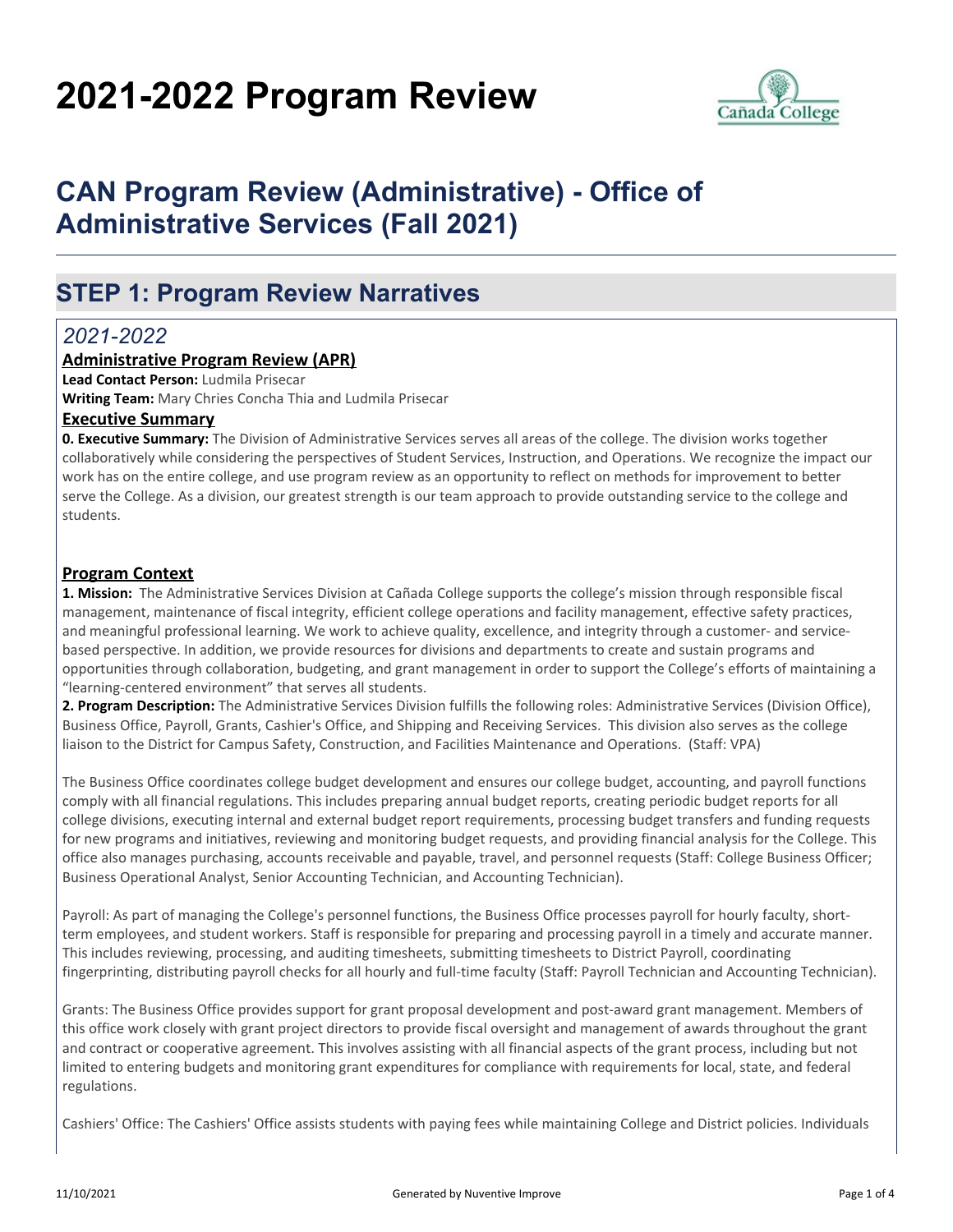in this office communicate with many areas of the College to ensure that students receive accurate and timely information. The Cashiers' Office is also responsible for external billing for student enrollment, selling and distributing parking permits, reconciling parking fees, check disbursements to students and employees, cash handling and deposits for College events, mandated cost claims, facility rentals, and Associated Student Body bookkeeping (Staff: Senior Accounting Coordinator, Accounting Technician/ASB Bookkeeper; Accounting Technician).

Shipping and Receiving: The Shipping and Receiving Office processes all College incoming and outgoing mail and shipments. This includes operating and monitoring mail equipment, sorting mail, and distributing mail and package (Staff: Shipping and Receiving Clerk).

**3. Community & Labor Needs:** Our department transitioned all services, processes, and procedures to the remote modality during the Pandemic. This has changed how we provide services to both students and the college community. Our Team had to go through extensive training to support all the remote services. Some examples of training: Zoom training, SmartSheets, electronic approvals processes and policies, Dropbox, Appserv, Outlook, Mindfulness workshops, etc. We also worked with the District and the College constituents to update our Emergency Standard Operational Procedures (ESOP) for cash collection, procurement, grant, mail services, etc. As the College continues to pursue external funding to support student success, the Budget Office will experience the impact of increased responsibilities. Lastly, as we transition back to face-to-face or hybrid modality, we will reassess our existing policies and procedures.

# **Looking Back**

**4. Major Accomplishments:** • Increased communication efforts regarding the status of budget, budget calendar, and resource request process throughout the year at PBC, College Forums, Academic Senate and Classified Senate, and Division Meetings.

- Fostered and made progress in cross-training efforts.
- Provided opportunities for professional development for various team members.
- Provided Procard training as well as emphasized the importance of following rules and procedures.
- Improved team communication as well as team morale.
- Continued developing trust and creditability through increased transparency and timely information sharing.
- Preserved a balanced budget in the midst of economic uncertainty and significantly increased need due to pandemic.
- Made progress in completing desk procedures for division.

**5. Impact of Resource Applications:** Our division did not requested any resources during the last program review.

## **Current State of the Program**

**6A. State of the Program - Observation:** The Administrative Services Division has a competent team that works to support college operations. We have many strengths, including:

- Supportive to college operations
- . Team members have been at the college for many years
- . Team members have seasoned work relationships with college community and district personnel
- Strong teamwork ethic
- Open communication
- · Cross-trained staff across departments
- Strong technical skills
- Dedication to the college mission
- Customer-service oriented

In addition to the numerous strengths of the Division, there are several challenges that exist.

• Processing payroll for adjunct faculty when classes have cancelled

. Limited number or team members places a great deal of dependency on current team members. Further emphasizing the need to cross training and fostering professional

development opportunities.

- Balancing time and effort between Fund 1 and Fund 3
- Communicating procedures campus wide that impact the Division
- A. What changes could be implemented to improve your program?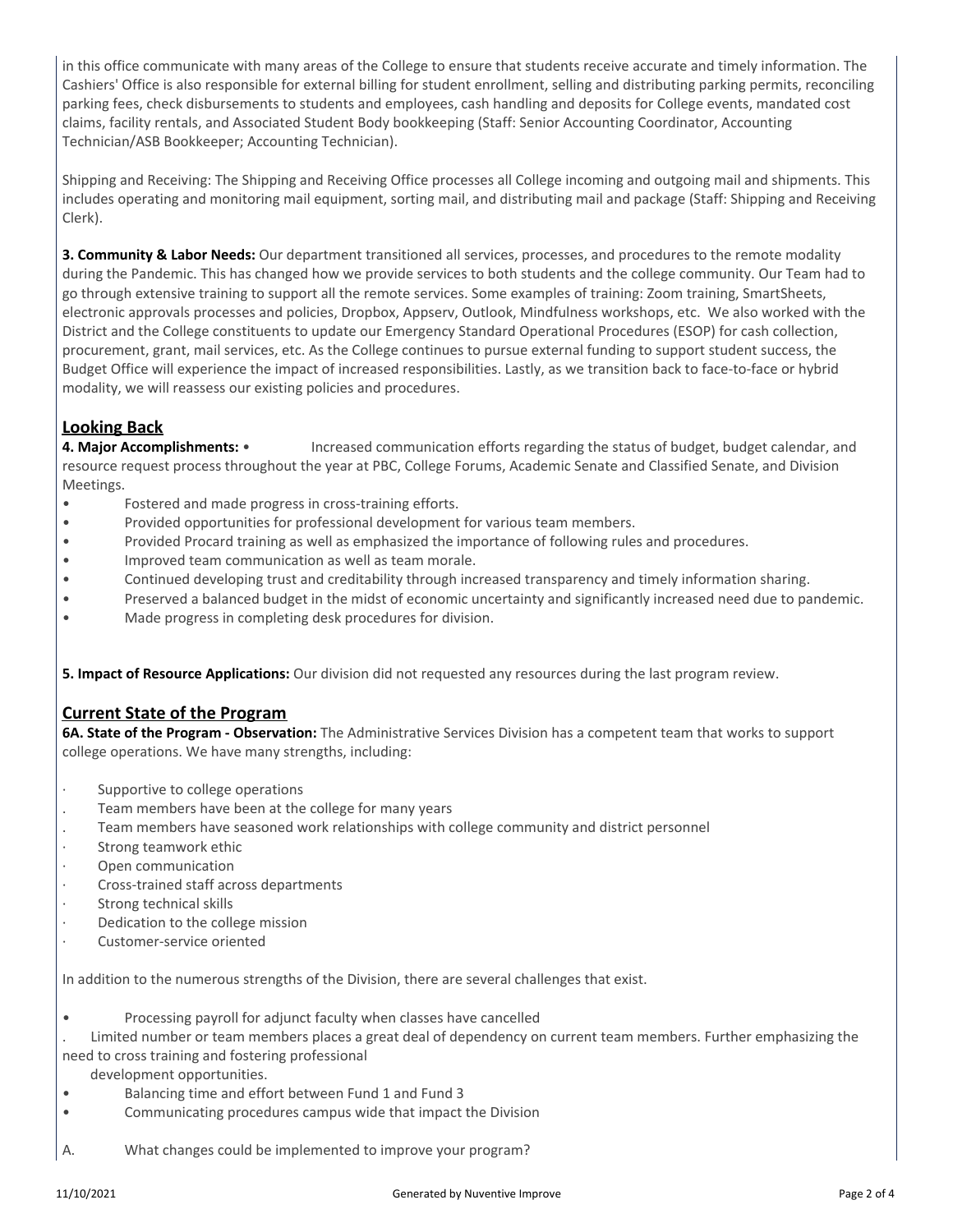- Dissemination of information from other departments that will affect our Cashier's office
- Increase department efficiencies
- Provide training and technical assistance to department Staff College wide

**6B. State of the Program - Evaluation:** Over the past two years, the Division has spent time reviewing existing processes and work flows to identify areas for improvement. Every week during our team meetings and every month during our Division meetings, we present and discuss our SAOs. We also discuss our goals, challenges, suggestions for improvements, and successes.

• More cross training in the Division will create more transparency, continuity, and efficiency among processes and policies.

• Improving and updating information on Division webpages and communicating those updates with the College will provide resources on budget development, and grant processes.

• Providing trainings and resources for budget development with divisions, and grant and program managers.

#### **7A. SAO Assessment Plan:** Division Office:

 Challenge: College employees want more transparency and communication regarding determining budgets. SAO: College employees will have opportunities to participate in the development of financial plans and budgets.

Budget Office:

 Challenge: Conference Advance & Expense Forms approved by Manager are submitted to our office with missing information

 SAO: Managers and Staff will know proper procedures and documentation in order to reduce the return and resubmission process thus affecting the reimbursement timeline.

Faculty Payroll:

 Challenge: Inconsistent communication of timelines for adjunct payroll SAO: Adjunct faculty will get paid timely and accurately.

Short-term hourly & student payroll:

 Challenge: Paperwork for student hires are not submitted on time nor are student worker timesheets approved within when needed for timely processing

 SAO: Approvers will have detailed information about hiring paperwork and payroll deadlines before each peak hiring time in order to ensure timely and accurate records and payment of temporary workers.

#### Cashiers' Office:

 Challenge: Students dropped for nonpayment impacts college enrollment and student success SAO: Decrease the number of students being dropped for non-payment.

Grants Office:

 Challenge: College employees want current information and communication about grants SAO: Updates of the grant's website.

#### Division Office:

Challenge: District Policies

SAO: College employees will have the opportunity to provide feedback to our Division through a survey

Division Office:

 Challenge: College employees submit contracts with missing documentation and at times, contracts are not submitted on time

SAO: Provide workshops to employees and coordinate with the district on timelines for agreements to be approved

**7B. SAO Assessment Results & Impact:** To improve the outcomes, we need to develop a systematic process for budget development and monitoring for Deans and Division Assistants. We also need to create and provide one-on-one training to new employees with budgeting responsibilities for both unrestricted and restricted funds.